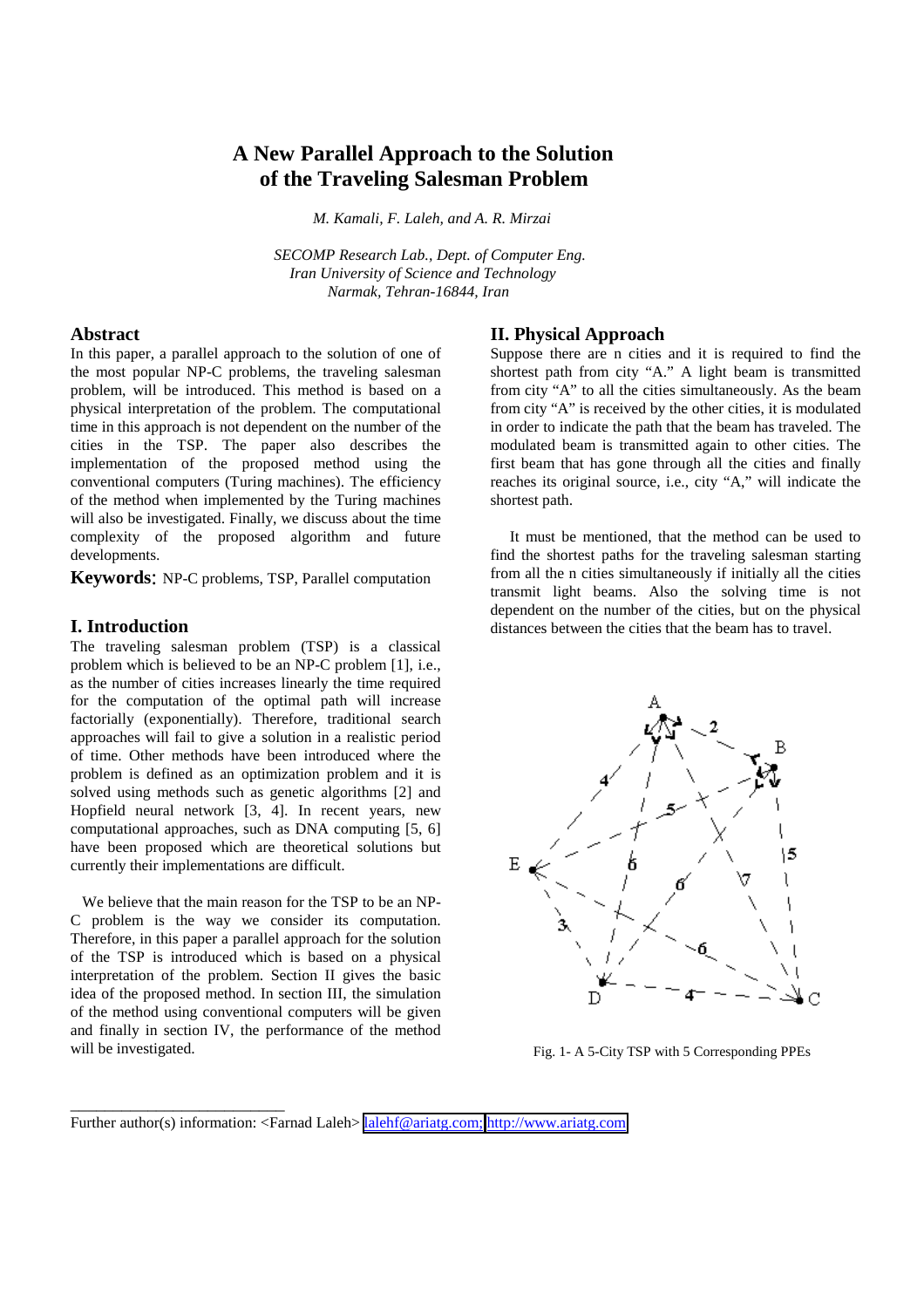The best approach to implement the proposed algorithm will be to use n photonic processing elements (PPE) corresponding to the n cities in the problem. Each PPE modulates the beam, which it receives and sends them to the other PPEs. The main advantage of a PPE is its ability to modulate many beams simultaneously. Figure 1 shows five PPEs and city 'A' as the source.

# **III. Implementation Using Conventional Computers**

As mentioned in the previous section, when we use n PPEs, the solving time is not dependent on the number of the cities, but it is dependent on the distances between them. An important question arises here is whether the proposed approach can be simulated using conventional computers? If yes, does the efficiency of the method change when compared to the photonic approach?

 In response to the above question, it must be told that there are several methods for simulating the proposed approach. An approach would be to use a full connection computer network with n computers each corresponds to one of the cities. At a glance, one can find that the number of beams or signals generated will grow exponentially. So analyzing and processing of signals will not be practical. On the other hand, analyzing a full connection computer network is not easy and requires to solve many other problems. So using a sequential computer for simulation is easy and more practical but involves some new considerations.

 From now, we investigate how the method can be simulated by means of a sequential computer. We investigate two major methods. One of them is referred to as *conventional* method because of its traditional concept and the other is referred to as *space tape* method. The conventional method is as follows.

 Consider city 'A' as the starting city of the desired path. The paths from 'A' to any other cities will be registered as the *subpaths* of length (number of edges in a subpath) one. Then from each of the registered subpaths, we determine the distance from the last city in the subpath to the other cities, which have not been traveled and then register the new subpath of length two. This work is repeated in order to generate all paths of length n. The shortest registered subpath of length n will be the minimum tour, i.e., the answer of the problem.

 In the method mentioned above, we follow a *breadth first search* strategy. In addition, the *depth first search* strategy can also be used. It is quite evident that the required time and space for these strategies increase in an exponential rate. Therefore, this simulation (conventional) is not a practical method for simulating the proposed approach.

 For simulating the proposed approach, we must find a method in which the concept of the approach can be seen, i.e. as implementation with PPEs, the shortest path can be achievable sooner than the other paths, automatically. For this purpose, we use a concept, which is called *space tape*. A space tape is similar to several mosaics that lied beside each other in a straight line. We refer to each of the mosaics as a location in the tape.

Each location of the tape is used to register some events. Figure 2, shows the general form of the space tape. As can be seen, it is similar to natural numbers axis. According to the concept of space tape, an efficient method for simulation can be founded.



Fig. 2- General form of the Space Tape

 Because of the discrete nature of the space tape, all distances between the cities in the TSP are considered as natural numbers. If they are real numbers, they must be normalized into natural numbers. The space tape algorithm is as follows.

 An array in memory is considered as a space tape. Consider a pointer, which can point only to one location in the tape at a time. At the starting time of algorithm, this pointer points to location zero of the tape.

 Consider city 'A' as the starting city of the shortest path. The distances between city 'A' to each of the other cities are determined. Then each of the subpaths will be registered at one of the locations of the tape corresponding to the distance which is traveled in the subpath, i.e., if distance from 'A' to 'C' is 12, then "AC" is registered at the 12th location of the tape. After registration, the pointer points to the next location, i.e., location one. If there are several subpaths at this location then from each of the registered subpaths, we determine distances from the last city in the subpath to the cities which have not been traveled and then register the new subpaths at their corresponding locations in the tape. After that, the pointer points to the next location. This work is repeated until the pointer points to the first subpath of length n. In this case, the pointer points to the shortest path.

 The maximum number of subpaths, which are saved at a location in the tape, is called *width* of the tape and the length in which the first completed path is generated is called *length* of the tape. The length of the tape is equal to the length of the shortest path.

 The proposed algorithm was implemented for the example in figure 1. In figure 3, all steps of the algorithm